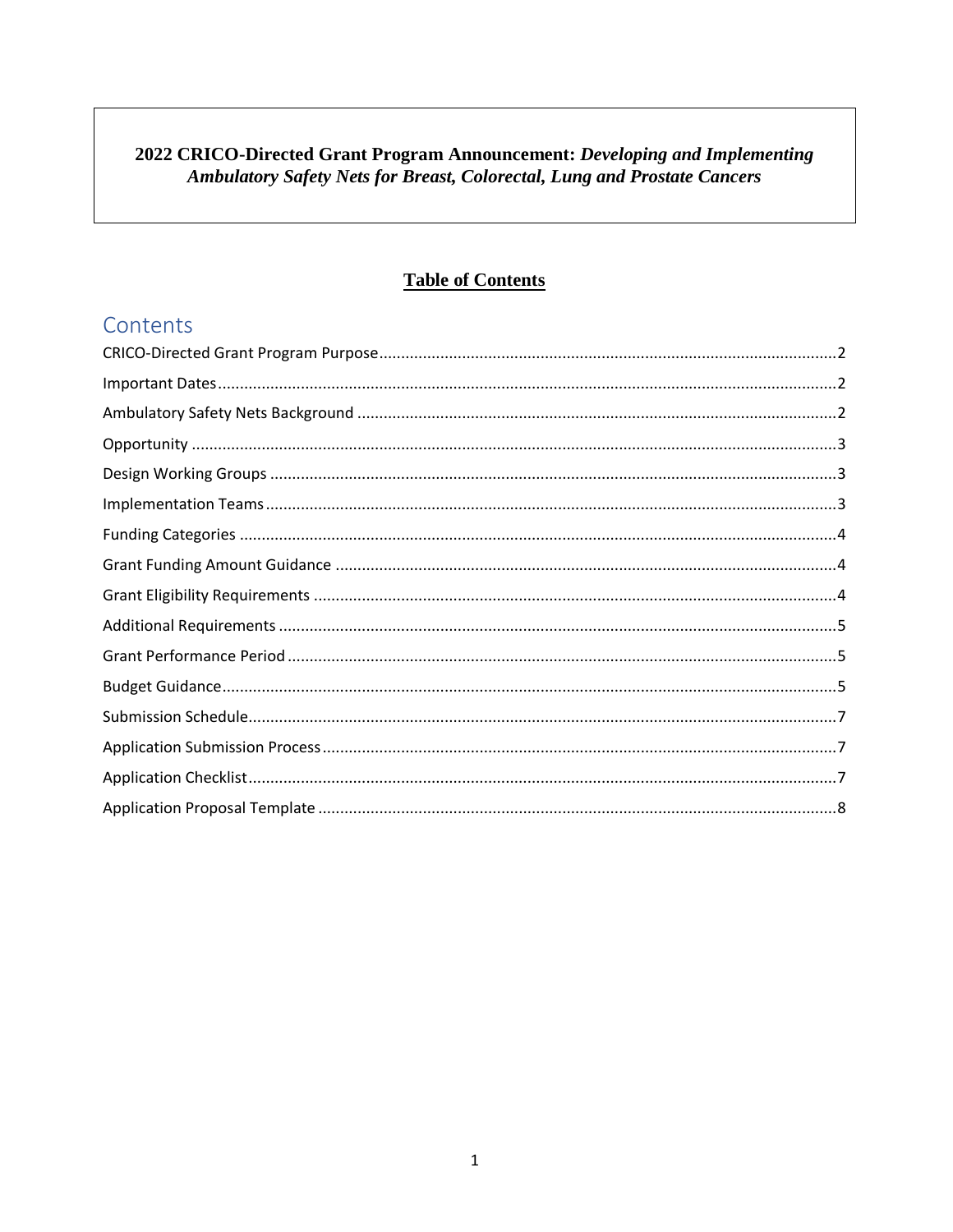## <span id="page-1-0"></span>CRICO-Directed Grant Program Purpose

#### **On October 25, 2021, CRICO's Board of Directors approved \$9.8M in grant funding to support the implementation of Ambulatory Safety Nets in its member organizations.**

CRICO will be collaborating with its membership to prioritize, implement, and sustain Ambulatory Safety Nets (ASN) for colorectal cancer, first, and then breast, lung, and prostate cancers. ASNs are a high reliability system for abnormal test result management. Implementation will commence in the first quarter of 2022.

**CRICO member organizations that do not provide care for patients related to the diagnosis of colorectal, prostate, breast, or lung cancer may propose an alternative close-the-loop process appropriate for their patient population and MPL risk profile.**

### <span id="page-1-1"></span>Important Dates

**Applicants wishing to participate in implementation collaboratives beginning on January 3, 2022 must submit their proposal no later than December 1, 2021**

# <span id="page-1-2"></span>Ambulatory Safety Nets Background

One of the four 2020–22 CRICO Strategic Goals involves full adoption across CRICO's member organizations of one to three key patient safety initiatives known to meaningfully enhance patient safety and reduce medical professional liability.

In 2020, CRICO convened an initiative selection committee to recommend focused patient safety initiatives for adoption. The committee reviewed initiatives that CRICO's membership has previously supported, initiatives that have demonstrated success in the literature, as well as other initiatives raised by member representatives for further consideration. By consensus, the group chose "Closing the Loop on Missed Diagnoses with High MPL Risk."

Our goal is for each CRICO member to implement and fully adopt an intervention that will reduce gaps in the timely diagnosis of breast, colorectal, prostate, or lung cancer attributed to missed opportunities to:

- 1. Appropriately screen asymptomatic patients
- 2. Work up patients with symptoms or complaints
- 3. Communicate results, consultation assessments, and follow-up care plans

The intervention being developed to prevent these diagnostic delays is the Ambulatory Safety Net (ASN) Program. Safety nets, which have demonstrated efficacy in reducing diagnostic delays, have been successfully implemented at two CRICO institutions, as well as at Kaiser Permanente.

Safety nets are a high reliability system for abnormal test result management and follow up that includes:

- 1. Registries and reports that identify patients who have abnormal test results that require follow up
- 2. A centralized team with EHR access to perform chart review, evaluate if the follow-up plan is consistent with current evidence, enter telephone encounters, send staff messages to appropriate clinicians, and schedule the additional tests/imaging required. These staff monitor the medical record to ensure follow up occurs.

A CRICO member working group decided that the first ASN to be designed would be for colorectal cancer prevention and diagnosis. This decision was based on our knowledge that: 1) there has been successful implementations of colorectal cancer ASNs at several CRICO institutions; 2) the intervention is clear; and 3) members demonstrate interest in implementing this as the first effort.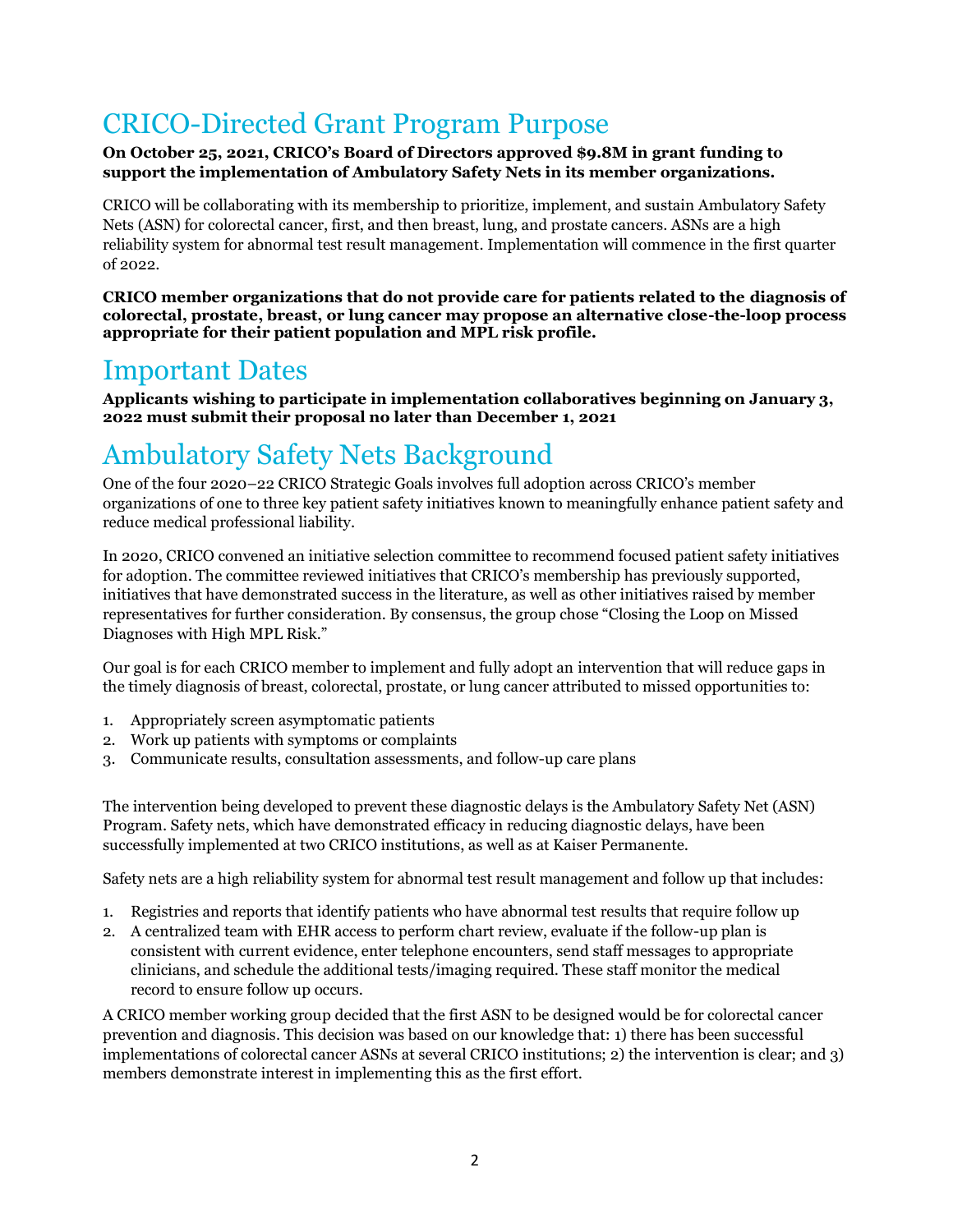# <span id="page-2-0"></span>**Opportunity**

Recipients of grant funding will be required to participate in implementation collaboratives that are centralized at CRICO, and to use the tools that were created by a working group of providers and subject matter experts from the CRICO community. These tools: the Patient Safety Adoption Framework & Guidance and the Developing and Implementing a Colorectal Cancer Ambulatory Safety Net intervention guide will be utilized first for a colorectal cancer ASN and then ASNs for other cancers.

To achieve that objective, CRICO will accept proposals from its membership that commit to do all the following:

- Participate in implementation collaboratives
- Collect and submit measures identified in the intervention guides
- Participate in design working groups to design ambulatory safety nets for breast, lung, and prostate cancers
- Complete implementation readiness assessments
- Implement and sustain a colorectal cancer safety net
- Implement and sustain safety nets for breast, lung, and prostate cancers

The work plan for continued design, implementation of a colorectal cancer ASN, and then implementation of further cancer-related ASNs will follow the estimated plan below.



# <span id="page-2-1"></span>Design Working Groups

Design and implementation activities will require specialists from various clinical domains (e.g., urology, pulmonology, and gastroenterology) to assist in the development of inclusion and exclusion criteria, as well as the design and implementation of communication workflows.

### <span id="page-2-2"></span>Implementation Teams

The implementation team would consist of the core ASN team (medical director, project manager, patient navigator(s)) with the optional addition of a specialist in the same field as the ASN and/or an IT specialist. Even if specialists in the field of the ASN being implemented are not formally added to the implementation team, CRICO expects that they will be frequently consulted by the implementation team and will be invited to attend monthly calls.

When estimating required personnel to sustain ASNs, applicants should consult the business case appendix found within the intervention guide for colorectal cancer safety nets (pages 49-50). Note also that CRICO has estimated that a single academic medical center might expect to manage 200 patients annually in an ambulatory safety net for colorectal cancer that is geared specifically toward recall and interval colonoscopy.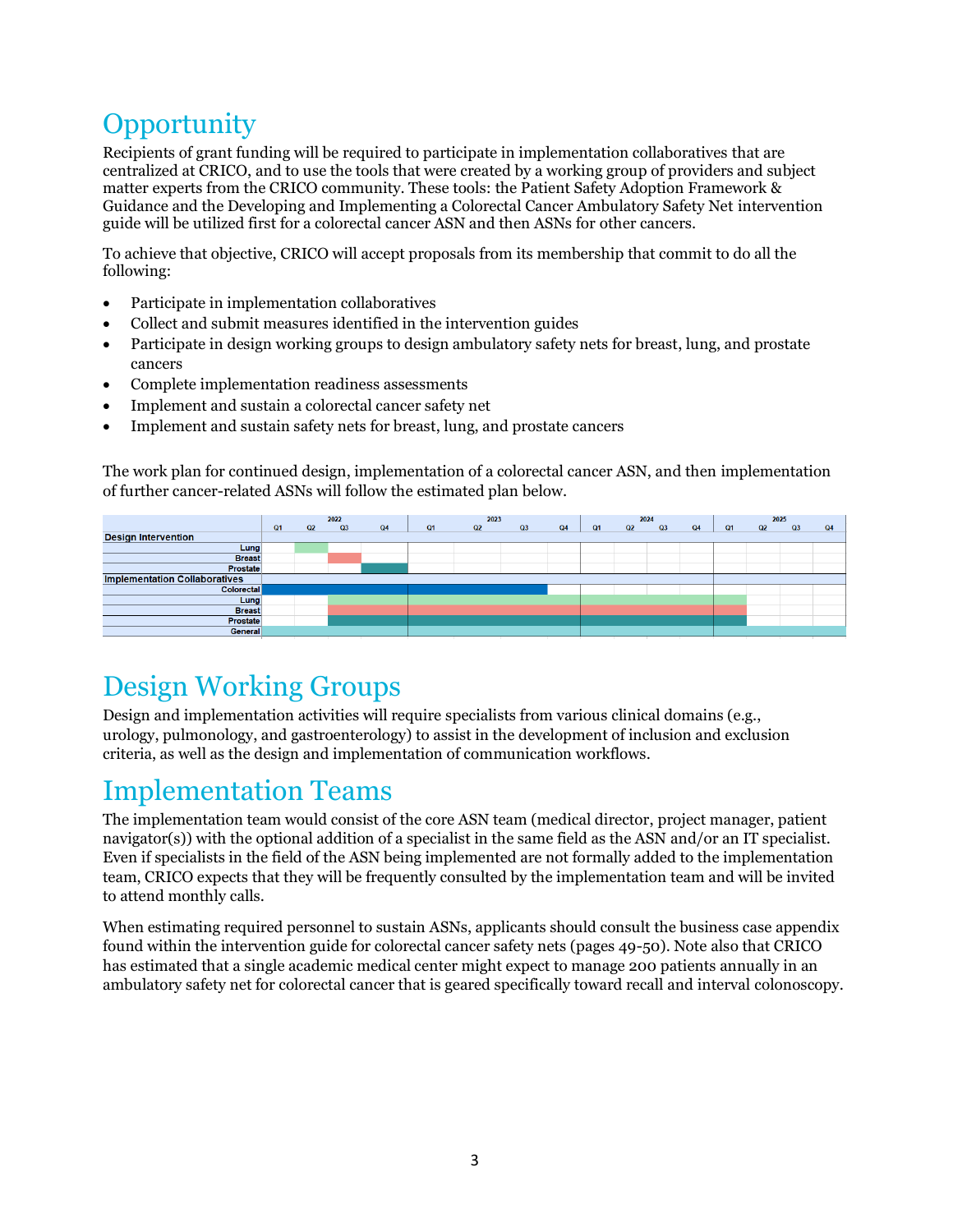# <span id="page-3-0"></span>Funding Categories

CRICO will support the following domains of funding for participating institutions:

- 1. Funding will support up to one-year equivalency for Implementation Team personnel for *all four safety nets*, including medical director, project manager, and patient navigators.
- 2. Funding up to \$25,000 per implementation team will be available to support collaboration with specialists.
- 3. Funding up to \$100,000 per implementation team will be available to support collaboration with Information Technology staff to develop patient registries.

# <span id="page-3-1"></span>Grant Funding Amount Guidance

A proposal submission should not be considered a guarantee of an award amount.

Total awards will be based following criteria:

- Scope of safety nets (e.g., estimated number of patients expected in safety nets) see the safety net scope section of the proposal template below
- Existing and needed personnel
- Existing and needed resources for information technology

#### **Funding may be used to supplement but not supplant existing resources.**

Funding will be distributed in scheduled installments and based upon completion of implementation milestones and participation in implementation collaboratives.

# <span id="page-3-2"></span>Grant Eligibility Requirements

This grant announcement is open t[o CRICO member organizations.](https://rmf.harvard.edu/About-CRICO/Our-Community/Harvard-Institutions) CRICO will accept one proposal per institution and/or system. Please confer within your institution and/or system before submission.

- Atrius Health
- Beth Israel Lahey Health
- Children's Medical Center Corporation
- Cambridge Health Alliance
- Dana-Farber Cancer Institute
- Judge Baker Children's Center, Inc.
- Mass General Brigham
- Massachusetts Institute of Technology
- President & Fellows of Harvard College

Institutions that are either not within a system or are not included within their system's proposal may submit a separate proposal. Proposals will require leadership level approval and documented support thereof (e.g., Letter of Support from CMO)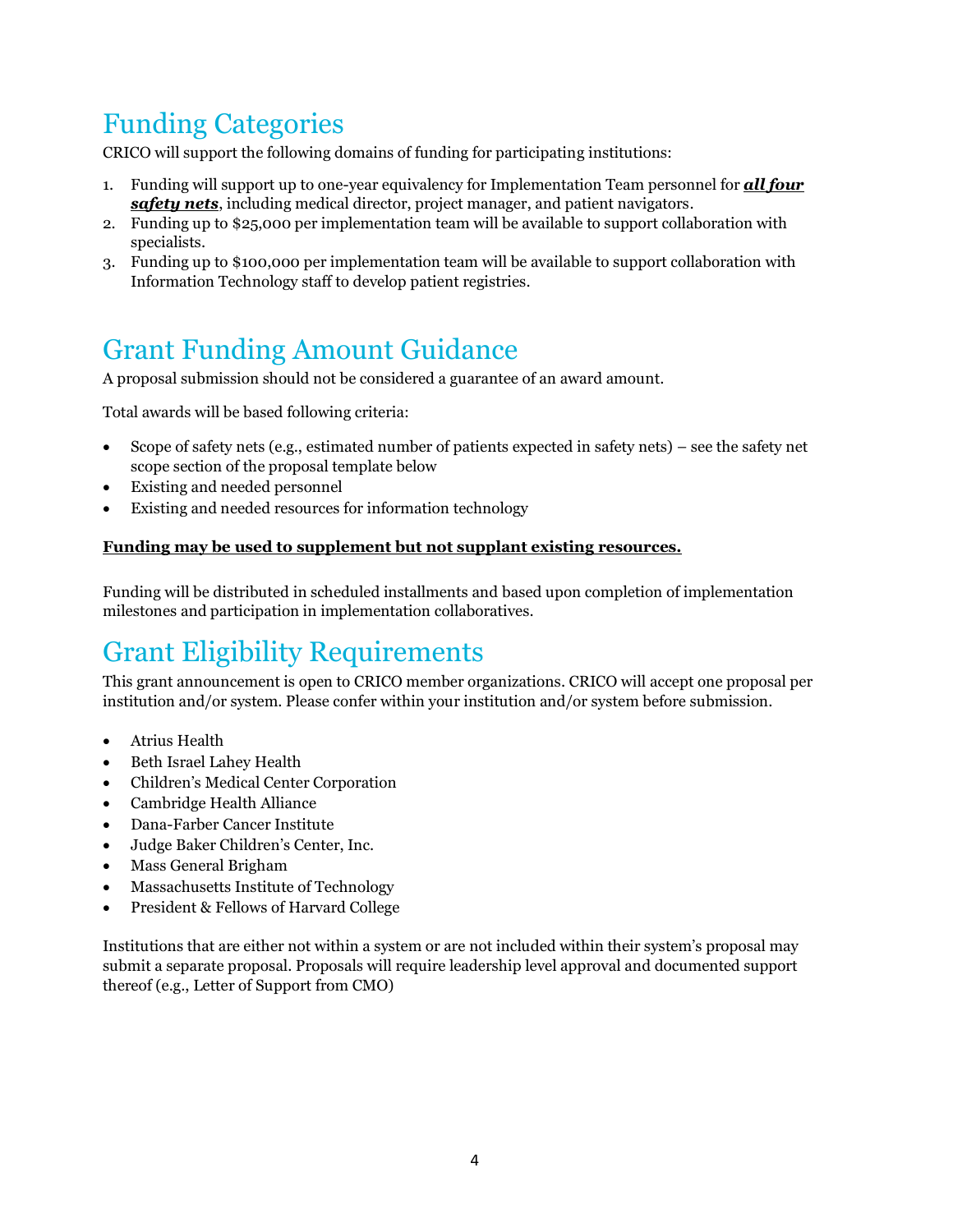# <span id="page-4-0"></span>Additional Requirements

- CRICO will hold a centralized leadership role in all aspects of the implementation.
- Participation in an implementation collaborative is required –[click to see our implementation](https://www.rmf.harvard.edu/~/media/files/crico/grants/directedgrants/Developing-and-Implementing-a-CRC-ASN-Guide.pdf) [collaborative document](https://www.rmf.harvard.edu/~/media/files/crico/grants/directedgrants/Developing-and-Implementing-a-CRC-ASN-Guide.pdf) (PDF). Please note that the implementation collaborative is expected to meet monthly and be hosted and led by CRICO.
- Please see performance metrics described in the colorectal cancer implementation guide. Grantee will be required to submit summary performance metrics to the implementation collaborative.
- Completion of readiness assessments, as described in the implementation framework and guidance, will be required.
- Principal Investigators must agree to dedicate at least five percent annualized effort to approved projects during the grant cycle.
- All research is to be conducted at CRICO member organizations.
- As the CRICO/RMF Standard Grant Contract Template will be used for all successful project awards, applicants are encouraged to  $-$  before commencing with your proposal  $-$  review this document and ensure their institution will agree to these terms as CRICO/RMF will **not** accept any requested changes to the template.
- Formal Interim and Closing Reports will be required.
- Presentations at CRICO meetings may be required.

### <span id="page-4-1"></span>Grant Performance Period

The performance period for funded projects is up to four (4) years. Extensions to this performance period may be requested.

### <span id="page-4-2"></span>Budget Guidance

**The budget must be on the CRICO provided spreadsheet** and list all direct and indirect costs associated with the proposed project for the entire project period, including a breakdown of these costs and how the total requested award amount was determined. **Proposals that include modification to the budget template formulas will be declined and investigators will be asked to resubmit using an unmodified CRICO budget template.**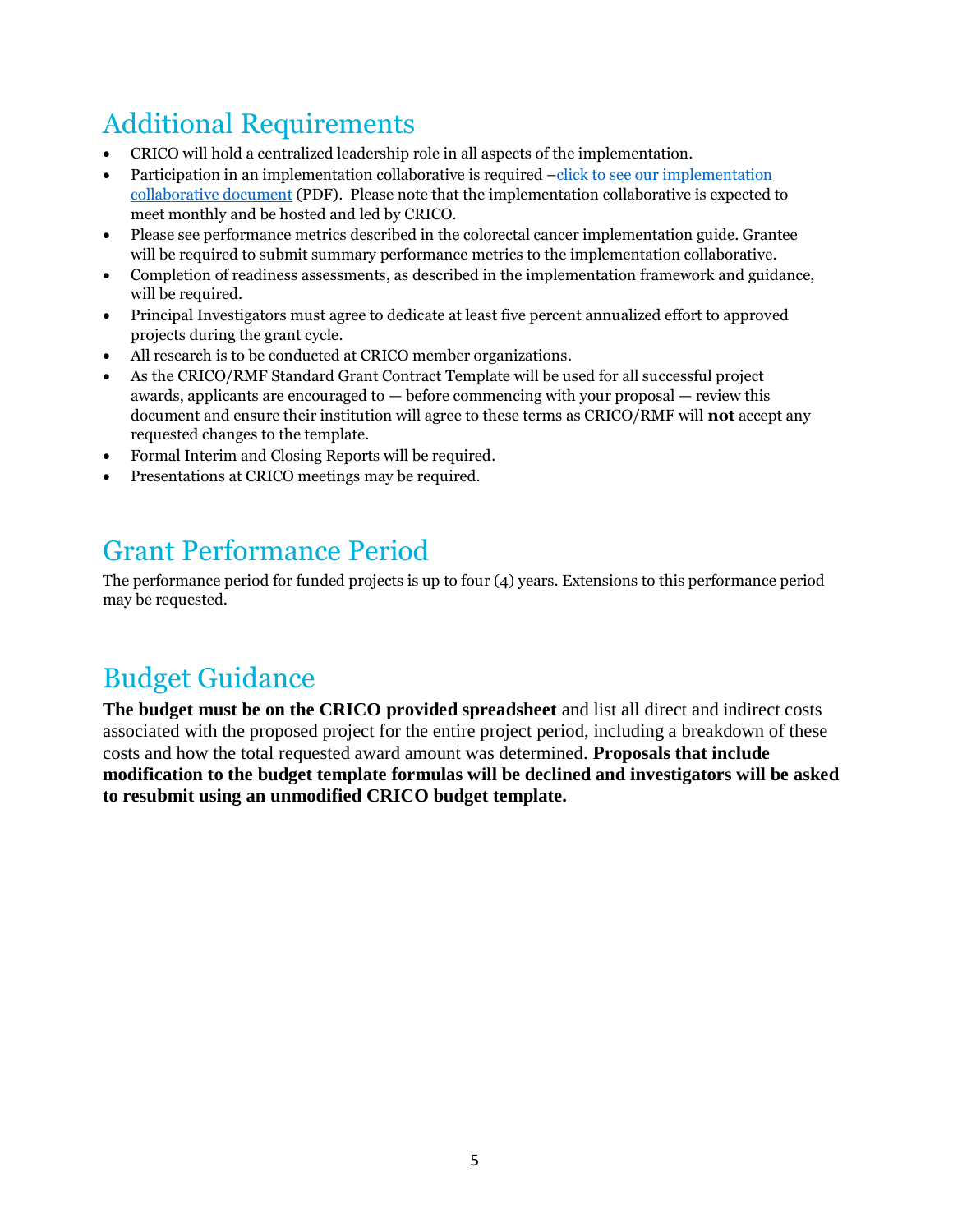Please use appropriate budget categories as outlined below:

#### Personnel

Base salaries of personnel may not exceed the [NIH salary cap](https://www.niaid.nih.gov/grants-contracts/salary-cap-stipends) in effect at the time of application. **Principal Investigators must agree to dedicate at least five percent annualized effort to approved projects during the grant cycle.**

Please list the following for each person involved in the proposed project (include paid and unpaid staff).

- Name Role on project Annual Base Salary Total Salary requested
- 
- Degree(s) Annual % Effort Institutional Fringe Rate Total Fringe requested
- 

#### Travel

Travel by project staff must be directly related and beneficial to the project. Please detail expected costs per person, dates, location, the reason for the travel, and the research purpose as beneficial to the project.

#### Purchased Services

Please detail all vendor costs, service agreements, and any consultant wages paid (including names, rates and number of hours services will be performed on the proposed project).

#### Other Direct Costs / Resources

These non-personnel direct costs might include educational materials, teaching or office supplies, meeting necessities, etc.

#### Indirect Costs

CRICO/RMF has established an indirect cost rate of 15%. The total award will include both direct and indirect costs *combined*. Please note: Subcontractors may collect up to 15% of their total direct costs but subcontract costs may not qualify as an additional direct cost for the applicant/prime institution.

#### **Budget Justification**

Describe how the requested funds will be spent on each of the outlined budget categories. Describe the role, demonstrated expertise, and qualifications of all people involved in the grant, including effort levels to be contributed over the course of the project. Also provide a breakdown of how other cost items were determined as they pertain to the completion of specific aims and other project objectives.

#### **Grant Budget Restrictions**

CRICO/RMF grant funds may not be used to support the purchase of capital equipment, as defined by the [NIH.](https://grants.nih.gov/grants/policy/nihgps/html5/section_1/1.2_definition_of_terms.htm) **CRICO/RMF grant funds may not be used to support software licensing costs.**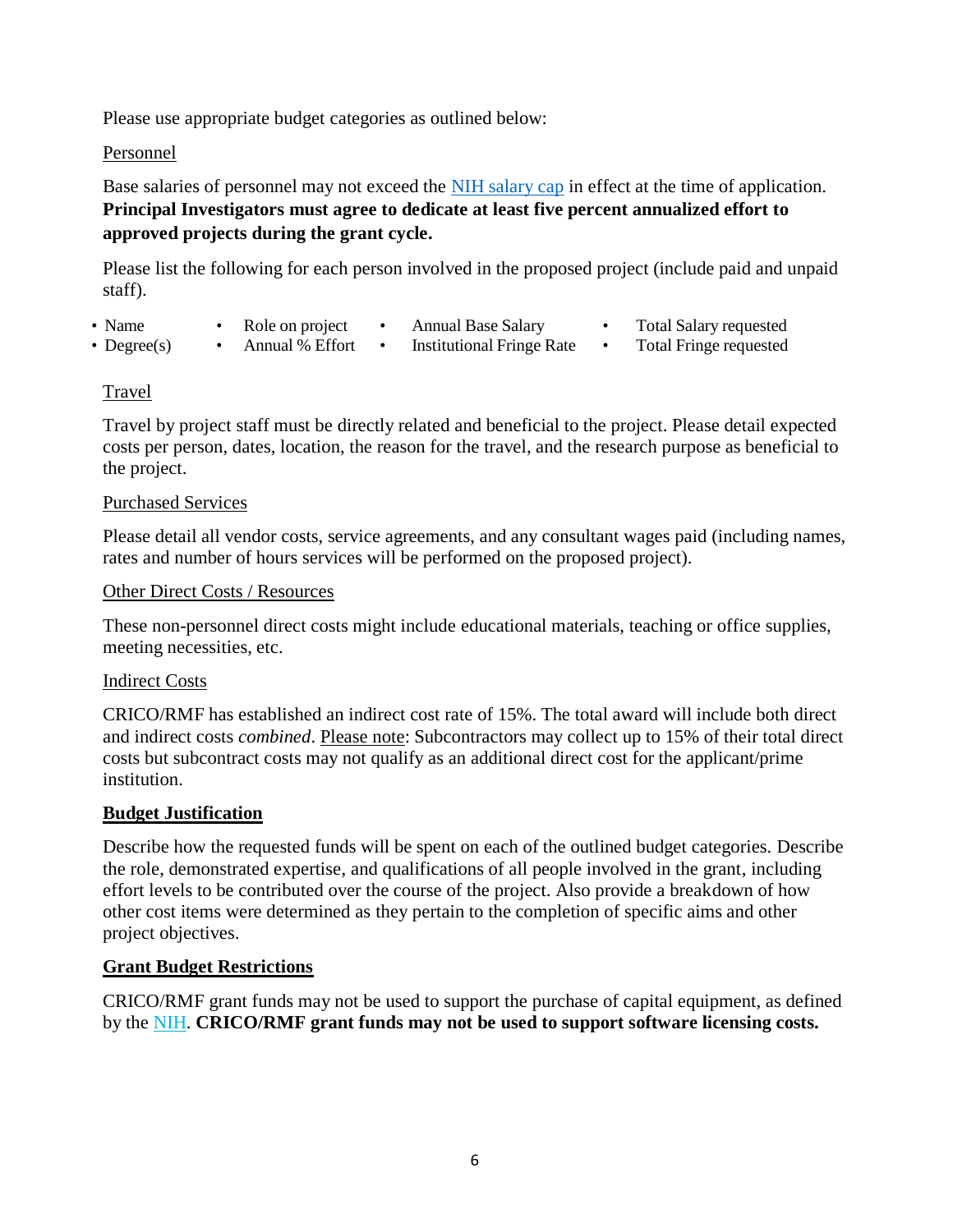# <span id="page-6-0"></span>Submission Schedule

CRICO will publish the announcement on November 1, 2021. Thereafter, and throughout Q4 2021, CRICO will schedule conference calls with institutional leadership to review the opportunity, its parameters, guidance for applicants, and application methods. The opportunity will remain open at least through the end of 2022.

Applicants wishing to participate in implementation collaboratives beginning on January 3, 2022 must submit their proposals no later than *December 1, 2021*. CRICO will also accept proposals no later than *March 1, 2022* for members to join implementation collaboratives on April 1, 2022.

# <span id="page-6-1"></span>Application Submission Process

Completed applications (see 'Application Checklist' section below) must be submitted via our online grants management system:<https://www.grantinterface.com/Home/Logon?urlkey=crico>

Detailed instructions on how to register and begin the application process are found on the abovereferenced site.

# <span id="page-6-2"></span>Application Checklist

Please note that proposals will be screened to ensure that there are no duplicates from the same system, hospital, or institution. Please confer within your institution and/or system before submission.

Please submit the following:

- Completed Proposal Template (see page 8; please do not alter the provided template)
- Detailed Budget [-visit this link](https://www.rmf.harvard.edu/~/media/files/crico/grants/directedgrants/budget-templateDG.xls) to the Excel spreadsheet, also found on the CRICO website (please do not alter the provided spreadsheet)
- Budget Justification (separate document)
- Letters of support must be submitted from the organization's:
	- Chief Quality and Safety Officer or Chief Medical Officer
	- Primary Care Division or Department Chief
	- Population Health Division or Department Chief
	- Gastroenterology Division or Department Chief

**If you have any questions regarding this announcement, please contact Jay Boulanger, Grants Director at [jboulanger@rmf.harvard.edu](mailto:jboulanger@rmf.harvard.edu) or Jeff Timperi, Grants Manager, at [jtimperi@rmf.harvard.edu .](mailto:jtimperi@rmf.harvard.edu) The grants team can also be reached by email at [grants@rmf.harvard.edu](mailto:grants@rmf.harvard.edu)**